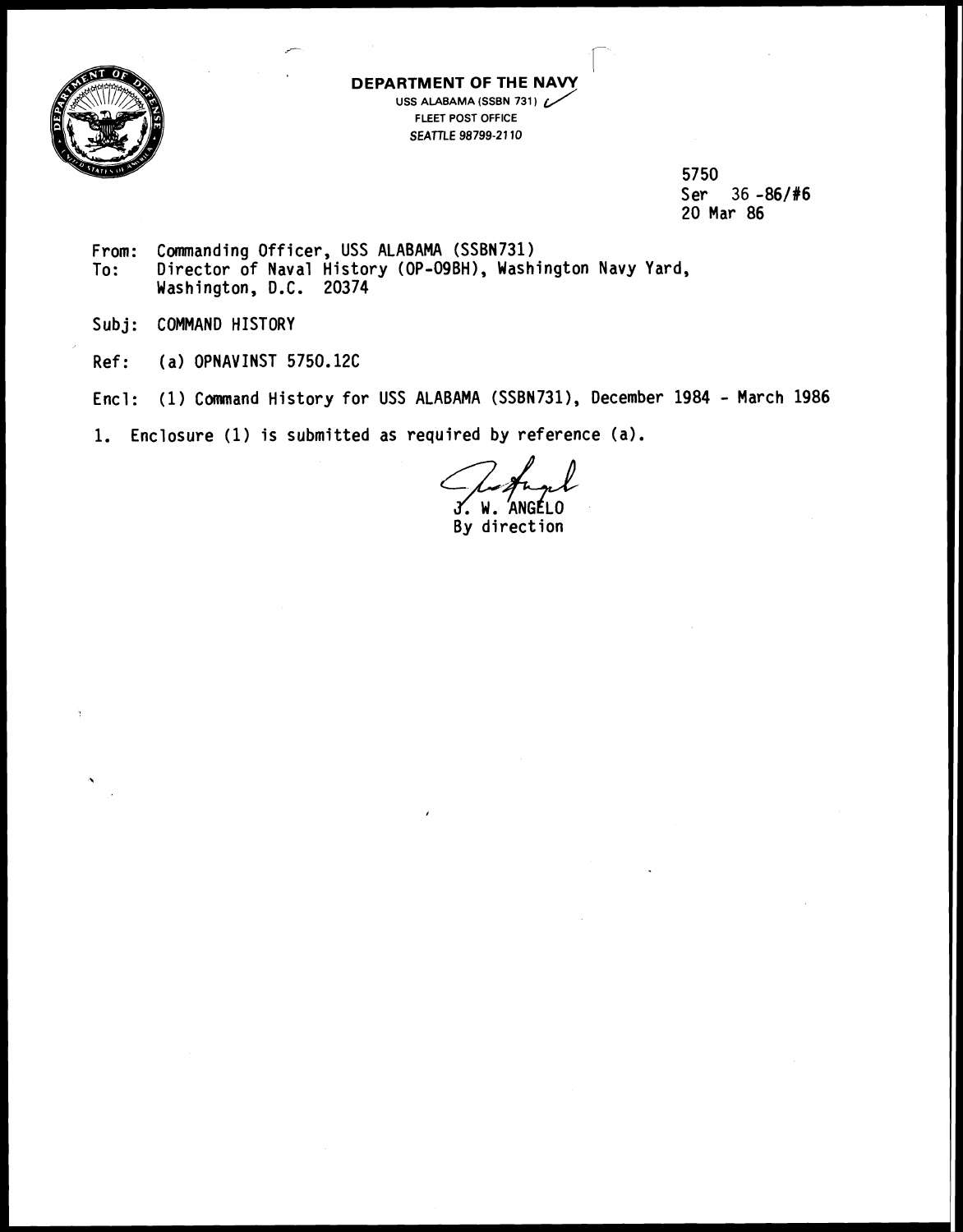## COMMAND HISTORY (1985 ]-

.r-

Location: General Dynamics, Electric Boat Division, Groton, CT Date Event 14 Oct 80 Keel Laid 19 May 84 Launched 28 Dec 84 Completed Pre-Dock Trials 29 Dec 84 Completed Dock Trials 29 Jan 85 Commenced Dock Trials 30 Jan 85 Completed Dock Trials 12-14 Feb 85 Conducted ALFA Sea Trials 16 Feb-5 Mar 85 Conducted BRAVO Sea Trials 25-31 Mar 85 Conducted CHARLIE Sea Trials 16-17 Apr 85 Conducted INSURV Sea Trials 23 Apr 85 Delivered to U.S. Navy (68 days early) Conducted Independent Ship's Exercise (ISE) 29 Apr-8 May 85 13-17 May 85 Conducted ISE \* 25 May 85 Commissioning (See Enclosure (1)) 28 May-9 Jun 85 Underway in transit to Cape Canaveral, Florida for Demonstration and Shakedown Operations (DASO) 11-12 Jun 85 Underway conducting ISE Inport conducting DASO 1 exercises and DASO Missile On-Load 13-25 Jun 85 and In-Port Training Exercise (IPTE-I) Underway conducting At-Sea Training Exercise (ASTE-1) 26-27 Jun 85 28 Jun 85 Conducted Daily Operations 30 Jun-1 Jul 85 Underway conducting DASO Operations ASTE-2 & 3 3-4 Jul 85 Underway conducting DASO Operations ASTE-4 & 5 5-6 Jul 85 Underway conducting DASO Operations at 2041Q Launch Missile (DASO) from Missile Tube 22 (ASTE-4 & 5)  $11 - 13$  Jul 85 Underway conducting ISE 13-19 Jul 85 Underway preparations for Operational Reactor Safeguards Examination (ORSE). (18-19 July conducted ORSE) 22 Jul 85 Exchange of Command, Gold Crew received, Port Canaveral, Florida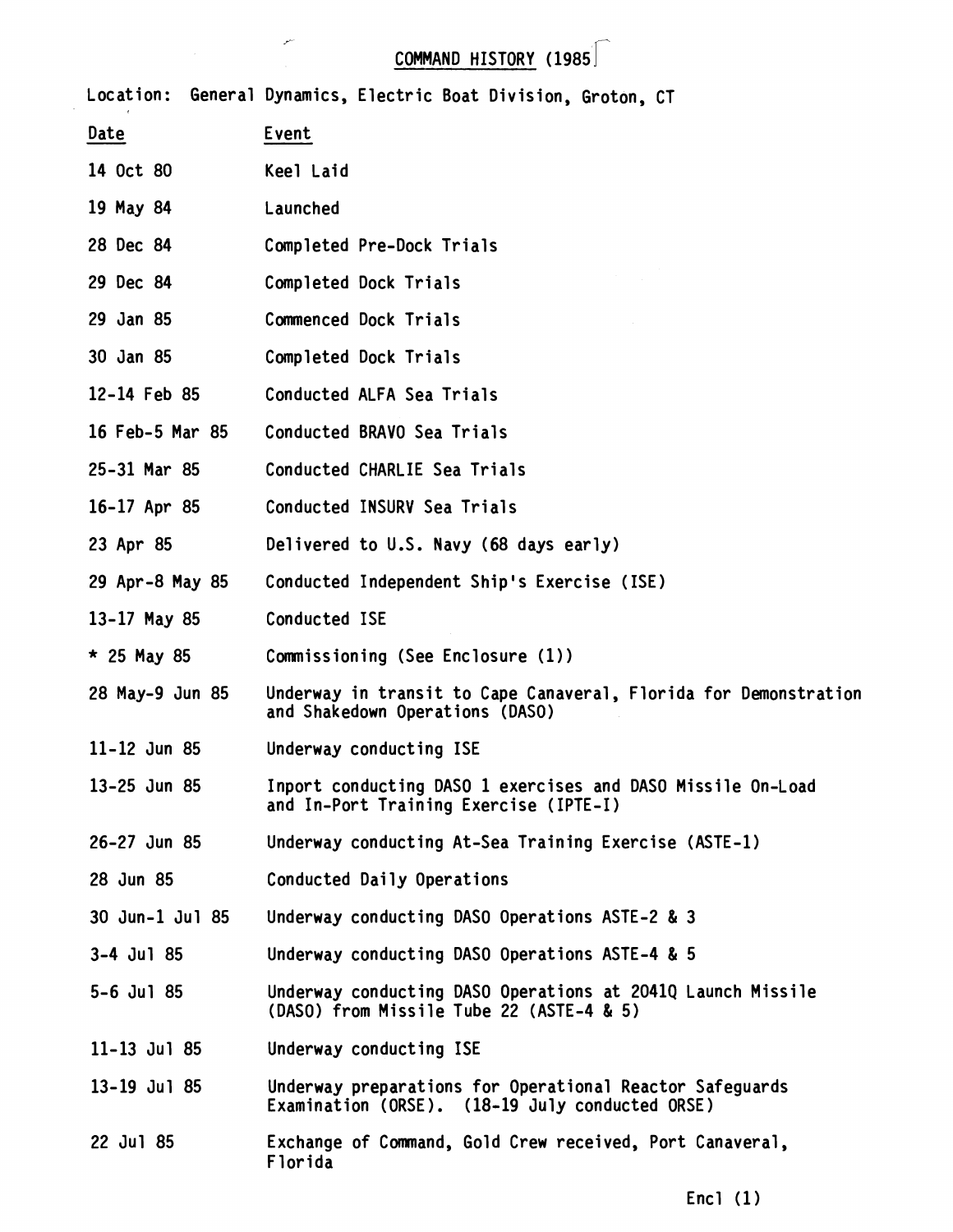|                  | المستور                                                                                                       |          |
|------------------|---------------------------------------------------------------------------------------------------------------|----------|
| Date             | Event                                                                                                         |          |
| 23-24 Jul 85     | Conducted Fast Cruise                                                                                         |          |
| 25-26 Jul 85     | Underway conducting ISE. Returned to port due to having to<br>make repairs on the Diesel/Generator.           |          |
| 30 Jul-1 Aug 85  | Underway conducting ISE                                                                                       |          |
| 5-9 Aug 85       | Underway conducting ISE/Command and Control Exercise/<br>Navigation Operations Exercise (NAVOP/CACEX).        |          |
| 10-15 Aug 85     | Inport - Conducted DASO-1 Exercises                                                                           |          |
| 16 Aug 85        | Inport - Conducted In-Port Training Exercise (IPTE-1)                                                         |          |
| 17 Aug 85        | Underway and conducted ASTE-1 (DASO Operations).<br>to port.                                                  | Returned |
| 18-19 Aug 85     | Underway conducted ASTE-2, ASTE-3                                                                             |          |
| 20 Aug 85        | Inport conducted IPTE-2                                                                                       |          |
| 21-22 Aug 85     | Underway conducted ASTE-4, ASTE-5                                                                             |          |
| $23 - 26$ Aug 85 | Inport preparations for Nuclear Weapons Acceptance<br>Inspection (NWAI).                                      |          |
| 24-28 Aug 85     | Inport conducted NWAI.                                                                                        |          |
| 29-30 Aug 85     | Inport conducted Guarantee Material Inspection (GMI)                                                          |          |
| $1 - 3$ Sep 85   | Acoustic Trials Equipment Load-Out, Port Canaveral, FL                                                        |          |
| 4-20 Sep 85      | Underway for Accoustic Trials, Exuma Sound, Bahamas                                                           |          |
| 20-25 Sep 85     | Inport Conducted Weapons System Acceptance Testing (WSAT) and<br>preparations for MK-48 Weapons Certification |          |
| 26-29 Sep 85     | Underway to Autec, Enroute Tongue of the Ocean, for MK-48<br>Weapons Certification                            |          |
| 29-30 Sep 85     | Underway continued, conducted MK-48 Certification                                                             |          |
| $1 - 3$ Oct 85   | Underway continued, commenced CNO project                                                                     |          |
| 3-8 Oct 85       | Underway continued, commenced transit/ISE to New London, CT                                                   |          |
| 9 Oct 85         | Inport New London, conducted Engineering Fast Cruise,                                                         |          |
| 10-16 Oct 85     | Underway, conducted engineering evaluation                                                                    |          |
| 16-17 Oct 85     | Underway continued, conducted Operational Reactor Safeguards<br>Examination (ORSE)                            |          |
| 18-19 Oct 85     | Turnover                                                                                                      |          |

 $\hat{\mathcal{A}}$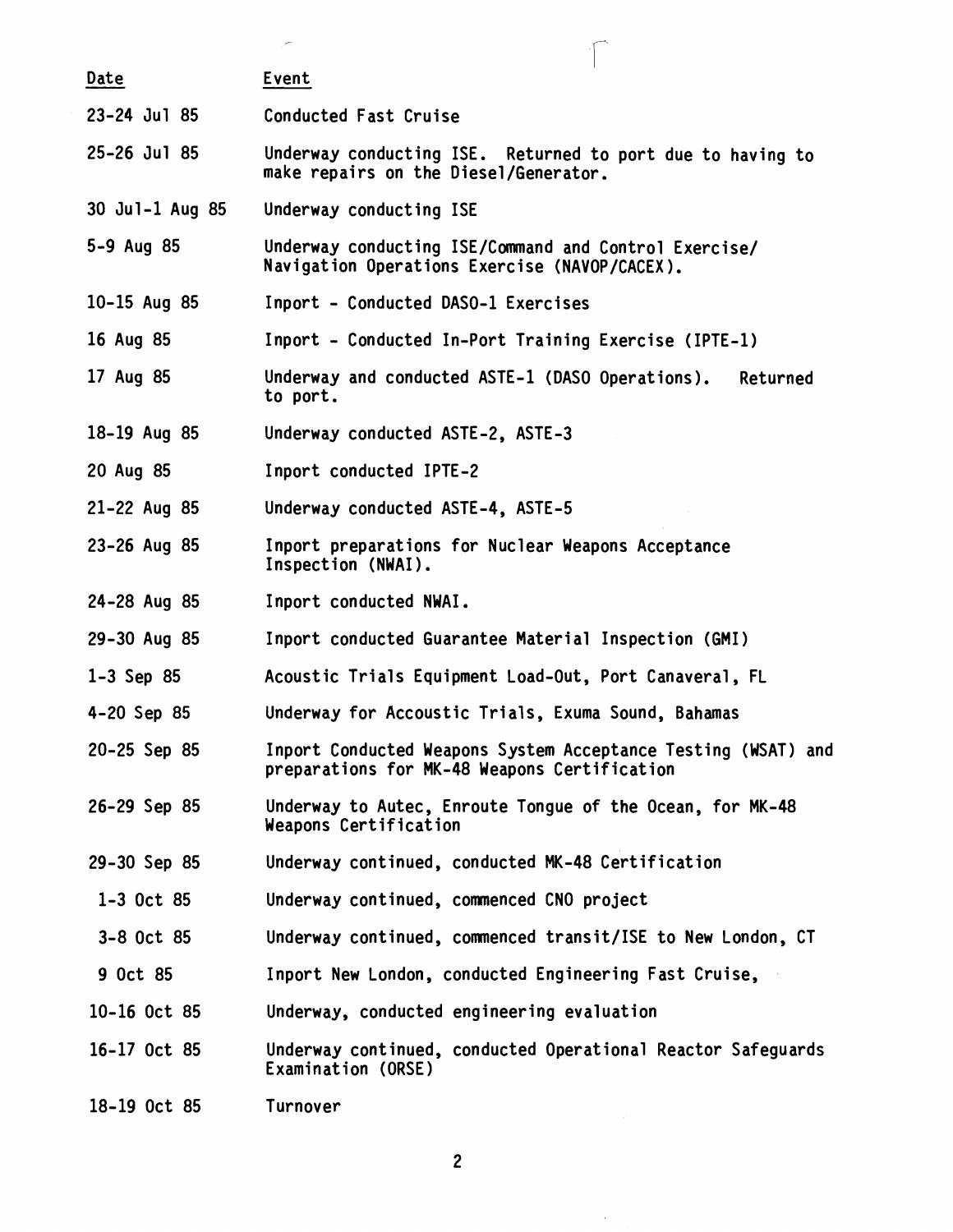| Date                     | Event                                   |                                                                                                             |
|--------------------------|-----------------------------------------|-------------------------------------------------------------------------------------------------------------|
| 20 Oct 85                | Sound Center, New London, CT            | Exchange of Command, Blue Crew received, Naval Underwater                                                   |
| 20 Oct-13 Dec 85         |                                         | Moved ship to General Dynamics, Electric Boat Division,<br>Groton, CT for Post-Shakedown Availability (PSA) |
| 13-22 Dec 85             | Operating Area                          | Underway, conducting Sea Trials/ISE in Narragansett Bay                                                     |
| 22-31 Dec 85             | Moored at Electric Boat, Groton, CT     |                                                                                                             |
|                          |                                         |                                                                                                             |
|                          | Miles underway during 1985: 24,230.1 nm |                                                                                                             |
| Number of Dives in 1985: | 71                                      |                                                                                                             |
| Hours Submerged:         | 2,135 Hours                             |                                                                                                             |

## COMMAND HISTORY - 1986

| $1 - 6$ Jan 86   | Underway, conducting transit from New London, CT to Autec<br>Range, Andros Island, Bahamas      |
|------------------|-------------------------------------------------------------------------------------------------|
| $6 - 8$ Jan 86   | Continued underway, conducting ISE/MK-48 Weapons Certification/<br><b>MOSS Certification</b>    |
| 8-9 Jan 86       | Continued underway, conducted transit from Autec Range to<br>Exuma Sound, Bahamas               |
| 9-16 Jan 86      | Continued underway, conducted PSA Acoustic Trials                                               |
| $16 - 18$ Jan 86 | Conducted transit from Exuma Sound, Bahamas to Port Canaveral,<br>Florida                       |
| 18-21 Jan 86     | Inport, Port Canaveral, FL                                                                      |
| $21 - 29$ Jan 86 | Underway, conducting CNO Project 113-2 and transit to Autec<br>Range, Andros Island, Bahamas    |
| $29 - 30$ Jan 86 | Conducted High Speed Weapons Launch, Autec Weapons Range,<br>Andros Island, Bahamas             |
| 30 Jan-2 Feb 86  | Conducted transit from Autec Range to Mobile, Alabama                                           |
| $2 - 9$ Feb 86   | Inport, Mobile, AL conducting port visit during Mardi Gras and<br>conducted Exchange of Command |